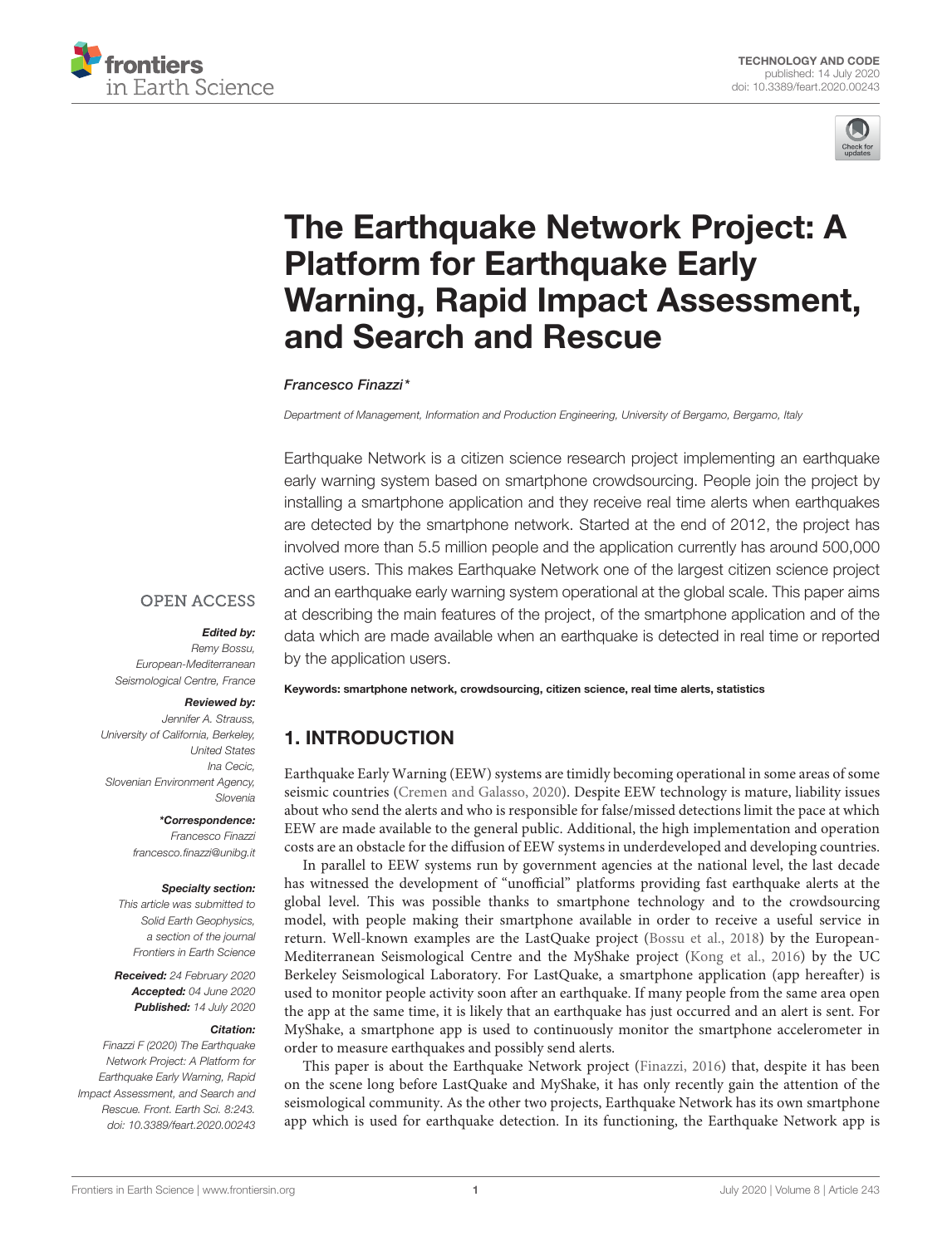similar to the MyShake app, with the exception that it does not try to make any seismological analysis of the data recorded by the accelerometer and early warnings are issued when many smartphones from the same area detect accelerations above a threshold.

Earthquake Network, however, is more than just EEW and this paper comprehensively describes for the first time all the features of the Earthquake Network platform and of the Earthquake Network app.

#### 2. HISTORY OF THE PROJECT

The Earthquake Network app was first published on the Android Market (now known as Google Play) on 20 December 2012. At that time, the app was only available in Italian and it was designed to work with Android version 2.3.3. With an average of 50 installs per day, it took the network around 5 months to reach the critical mass for detection. The first detection took place in Italy on 8 May 2013 at 00:52:33 UTC. According to the EMSC catalog (ID 315886), a M3.6 earthquake occurred at 00:52:17 UTC with a depth of 8 km. The earthquake was detected by 4 smartphones located at 23 km from the epicenter and an alert was immediately sent to people with the app installed. This was the evidence that smartphones can actually detect earthquakes and this is when the Earthquake Network project officially started.

Since then, more than 5.5 million participants took part to the project, a number higher than the 5.2 million participants of the famous SETI@home project [\(Anderson et al., 2002\)](#page-6-4) searching for signs of extraterrestrial intelligence since 1999.

**[Table 1](#page-1-0)** shows the distribution by country of the 3,130 alerts issued as of 26 May 2020. Note that the first and last alert dates are quite heterogeneous among countries. This is due, on the one hand, on the local seismicity varying with time, and on the other, on the app being installed by the population at different stages of the project life. Usually, people install the app after a strong earthquake hits their area, and the network of smartphones grows up to the point it is able to detect aftershocks and future earthquakes. Similarly, people may loose interest in the project and uninstall the app in periods of "seismic calm," actually jeopardizing future detections in the area. For instance, Nepal had enough users to detect 6 earthquakes in real time in 2015 but it currently only has 150 users with the app installed and new detections are unlikely. The same problem affected Japan and Taiwan for which the two detections are related to aftershocks after large earthquakes. Mainly because the app is not translated into the local languages, however, the smartphone network did not last long.

#### 3. SMARTPHONE APP

The Earthquake Network app is both the instrument to detect an earthquake and to receive the early warning. When the smartphone is charging and unused, the app starts monitoring the accelerometer for detecting vibrations possibly due to an earthquake. If something is detected, a signal is sent to a server that collects signals from all the smartphones. Thanks

<span id="page-1-0"></span>TABLE 1 | Geographical and temporal distribution of the 3,130 alerts sent by the Earthquake Network platform since 2013.

| Country         | Alerts          | <b>First alert</b> | Last alert  | <b>Participants</b> |
|-----------------|-----------------|--------------------|-------------|---------------------|
| Chile           | 952             | 08 Jan 2014        | 25 May 2020 | 801 k               |
| Mexico          | 770             | 21 May 2014        | 24 May 2020 | 2,200 k             |
| Puerto Rico     | 728             | 13 Aug 2014        | 22 May 2020 | 181 k               |
| Peru            | 186             | 03 Jun 2014        | 26 May 2020 | 437 k               |
| Ecuador         | 147             | 14 Aug 2014        | 16 May 2020 | 567 k               |
| U.S.            | 109             | 17 Mar 2014        | 10 May 2020 | 272 k               |
| Venezuela       | 55              | 23 Nov 2015        | 11 Mar 2020 | 40 k                |
| Italy           | 46              | 08 May 2013        | 11 May 2020 | 487 k               |
| Albania         | 33              | 22 Sep 2019        | 31 Jan 2020 | 20k                 |
| Croatia         | 20              | 22 Mar 2020        | 23 Apr 2020 | 12k                 |
| El Salvador     | 16              | 11 Apr 2017        | 09 Feb 2020 | 18k                 |
| Colombia        | 10              | 14 Oct 2015        | 31 Dec 2019 | 135 k               |
| Argentina       | 10 <sup>1</sup> | 13 Nov 2015        | 07 Apr 2020 | 74 k                |
| Costa Rica      | 8               | 07 Aug 2014        | 17 Apr 2019 | 16k                 |
| Nicaragua       | 7               | 11 Apr 2014        | 24 Mar 2019 | 33 k                |
| Guatemala       | 6               | 22 Jun 2018        | 19 Apr 2020 | 30 k                |
| Nepal           | 6               | 12 May 2015        | 22 Jul 2015 | 27k                 |
| Indonesia       | 6               | 22 Aug 2018        | 15 Nov 2019 | 20 k                |
| North Macedonia | 5               | 14 Sep 2016        | 13 Jul 2017 | 5 k                 |
| Panama          | 5               | 14 Mar 2019        | 13 Mar 2020 | 20 k                |
| Dominican Rep.  | 3               | 03 Jun 2018        | 12 Nov 2018 | 30 k                |
| Taiwan          | 1               | 07 Aug 2019        | 07 Aug 2019 | 5 k                 |
| Japan           | 1               | 04 May 2014        | 04 May 2014 | 7 k                 |

*The participants column gives the total number of participants (in thousands) by country since the start of the Earthquake Network project.*

to a statistical algorithm, the server decides in real time if an earthquake is occurring. If this is the case, an alert is sent to the smartphone users around the epicenter, which may be received before the user experience the shaking.

Earthquake Network, therefore, provides an early warning service to users which are keen to make their smartphones available for detection when the smartphone is not used. On the other hand, the impact of the app on the user daily experience with her/his smartphone is practically zero, nor the app has any impact on battery consumption unless the user interacts with the app.

**[Figure 1](#page-2-0)** shows the warning message appearing on the smartphone when the alert is received. If the lead time is greater than zero, a count down and a simulation of the expected location of the P-phase front are displayed.

#### 4. WARNING SYSTEM

The smartphone network sends signals to a server located in Europe for real time detection of earthquakes. The infrastructure is actually based on a total of nine servers which cope with the large number of signals coming from the network and the large number of users opening the app when an earthquake strikes.

Any new signal received by the server infrastructure triggers a statistical algorithm that decides if an earthquake is happening.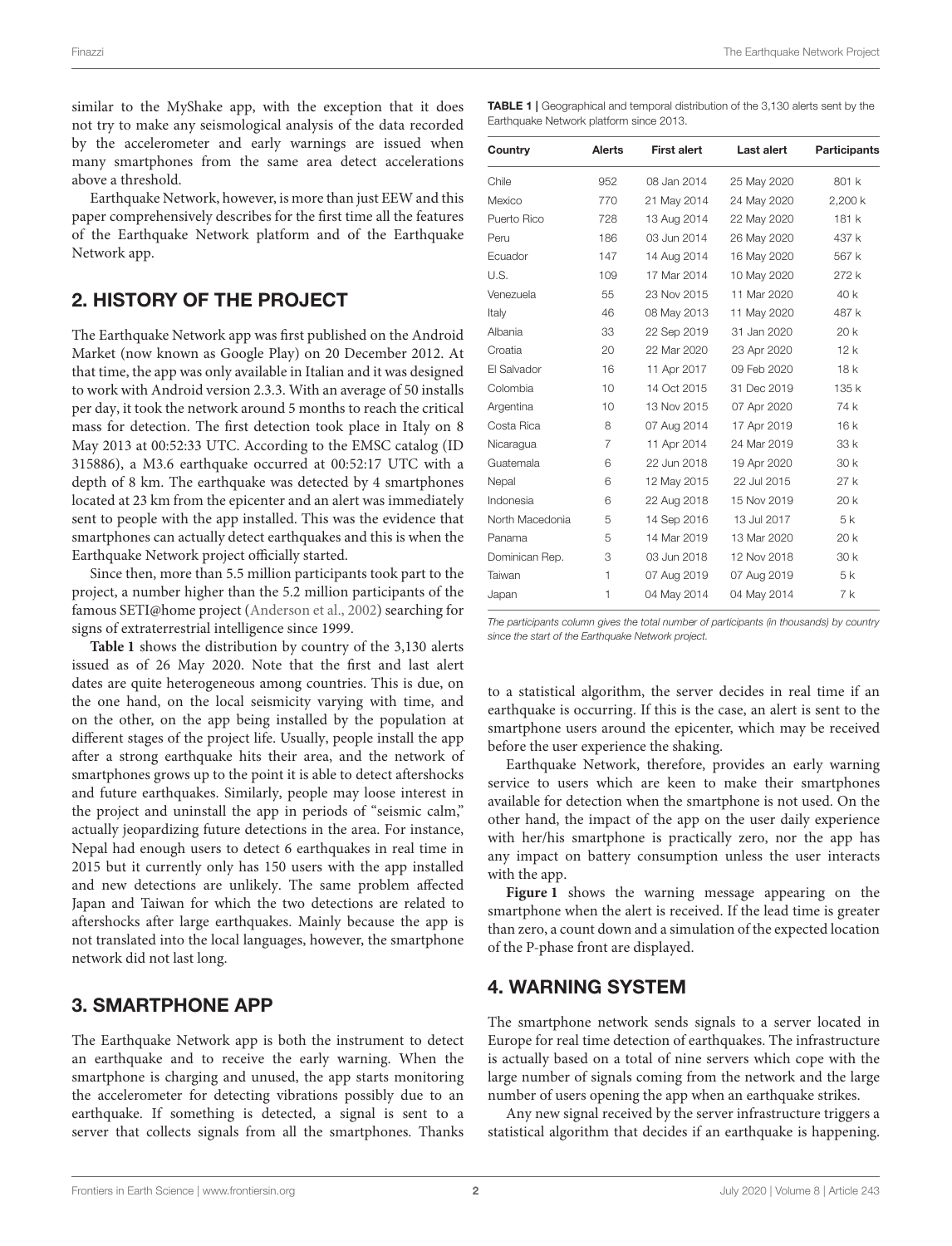

FIGURE 1 | Early warning message as received on smartphones with the Earthquake Network app installed.

<span id="page-2-0"></span>The analysis is thus in real time and at the global scale. This implies that multiple earthquakes occurring at different places of the world can all be detected at the same time and separate warnings are issued.

#### 4.1. Statistical Algorithm

On average, only one trigger out of a million is due to an earthquake and adopting a statistical algorithm is the only way to reduce and control the probability of false alarm. Although the algorithm is detailed in [Finazzi and Fassò \(2017\)](#page-6-5), it is worth describing here the general idea behind its functioning.

The algorithm is based on statistical hypothesis testing which is a statistical inference method for choosing between two hypothesis, one called null hypothesis and the other called alternative hypothesis. The null hypothesis usually describes a favorable condition and, as long as it is true, no action is required. The null hypothesis is thus supposed to be true unless there is enough evidence to reject it in favor of the alternative hypothesis, and evidence is brought by the data.

In this context, the null hypothesis is that no earthquakes are undergoing while the alternative hypothesis is that an earthquake is currently happening and an alert must be sent. Data used for accepting or rejecting the null hypothesis are the triggers send by the smartphones and the number of active smartphones in a given area.

The rule for rejecting the null hypothesis is defined by studying the statistical distribution of the smartphone triggers when no earthquakes are happening. Due to human interaction, smartphones send triggers also when the ground is not actually shaking and the statistical distribution of the number of triggers has a natural variability that mainly depends on the number of active smartphones. Defining the rejecting rule essentially means to set a threshold on the number of triggers, above which an earthquake is claimed. Currently, the minimum value for the threshold is five, meaning that at least six smartphones must be active in the area affected by the shaking and that all of them must send a trigger at around the same time. Below this value, the smartphone network is not reliable. Also note that having six active smartphones does not imply that, in case of an earthquake, six triggers will be received by the server. Smartphones are not seismometers and, for a large number of reasons, they may not send the trigger even if affected by the shaking. This implies that six is a critical mass for detection but also that it is not guaranteed that the detection will occur.

## 4.2. False Alarms and Missed Detections

When the statistical algorithm is running, two kinds of errors can be made. An earthquake is detected but nothing is happening (false alarm) or the earthquake is happening but the null hypothesis is not rejected (missed detection). There is a tradeoff between the probability of false alarm and the probability of missing a detection. Decreasing the former implies to increase the latter and vice-versa.

The choice made by Earthquake Network is to control the probability of false alarm and to fix it at the desired value. Currently, the algorithm is designed to have a nominal false alarm rate of one false alarm per year per country. In practice, this probability is often exceeded due to events which, for the smartphone network, are indistinguishable from an earthquake. These event include explosions, strong thunders, sonic boom and, more rarely, soccer fans celebrating a goal<sup>[1](#page-2-1)</sup>.

The probability of missing an earthquake, instead, cannot be easily controlled. While the probability of false alarm is controlled by studying the behavior of the network when no earthquakes are occurring (namely most of the time), the probability of missing an earthquake can only be studied by simulating the response of the smartphone network during that particular earthquake. The response of the network is affected by the spatial distribution of the shaking level, the number of active smartphones, the spatial distribution of the smartphones, the smartphone sensor sensitivity and many other factors which are specific to a given earthquake at a given time.

What is observed is that, when the earthquake epicenter is close to a town with enough smartphones with the app installed, the network is able to detect earthquakes down to magnitude 2. On the other hand, strong earthquakes with epicenter far from any town may not be detected, despite they are mildly felt in different towns. This behavior of the network is currently under investigation.

Additionally, the probability of missing an earthquake is affected by the number of active smartphones at the time of the event. This probability reaches its minimum at around 3 AM when many smartphones are charging while it is maximum at around 2 p.m. Nonetheless, this probability tends to zero when the number of active smartphones increases. When the minimum number of active smartphones, within a town and during the day, is a above 500, the time of day does not matter anymore.

<span id="page-2-1"></span><sup>1</sup>[https://www.foxnews.com/tech/soccer-fans-in-peru-celebrate-crucial-goal](https://www.foxnews.com/tech/soccer-fans-in-peru-celebrate-crucial-goal-trigger-earthquake-alert-app)[trigger-earthquake-alert-app](https://www.foxnews.com/tech/soccer-fans-in-peru-celebrate-crucial-goal-trigger-earthquake-alert-app)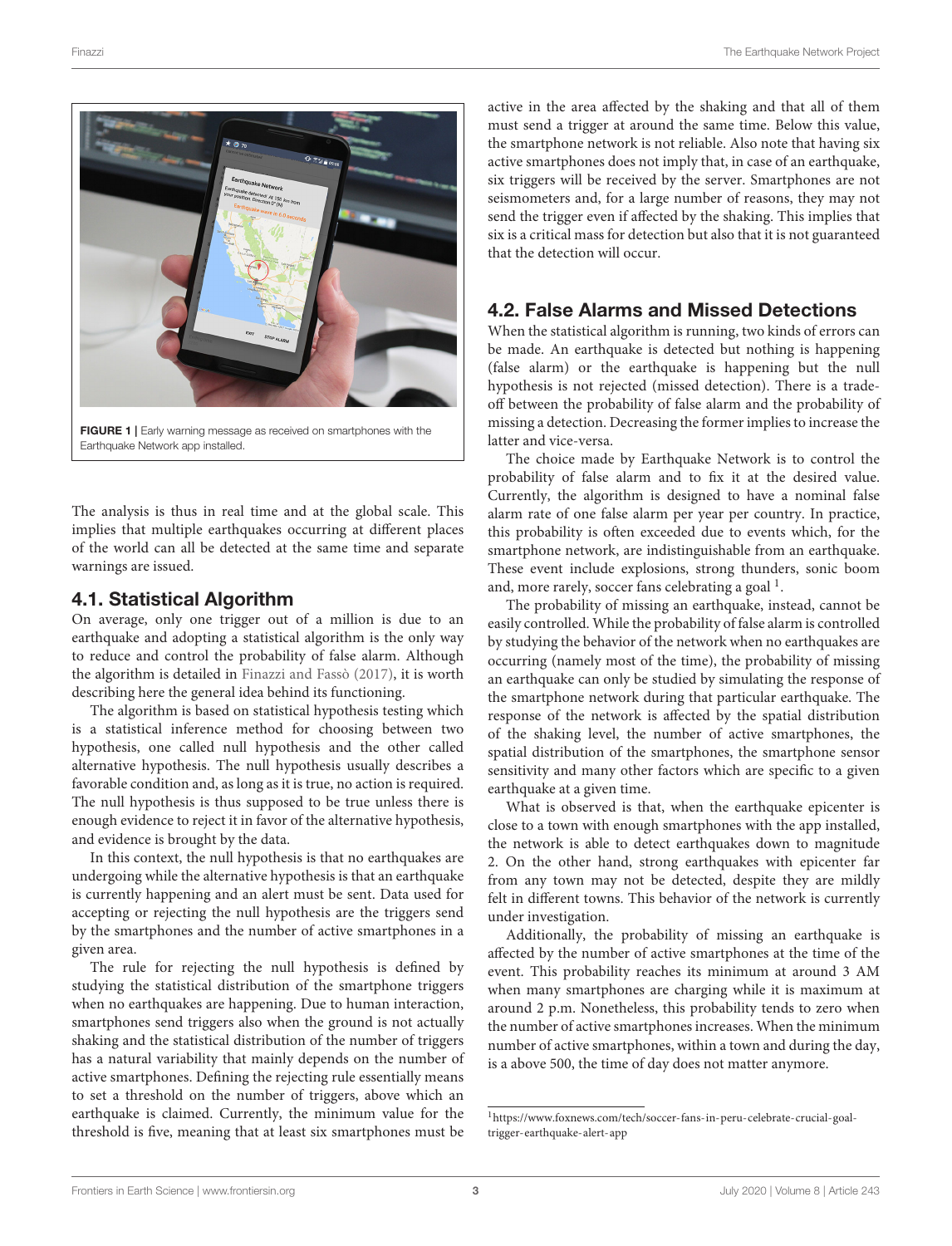#### 4.3. Alert Distribution

When an earthquake is detected, the server infrastructure sends the alert to smartphones located in the expected affected area. This is done using the Firebase Cloud Messaging (FCM) messaging platform which allows to send notifications to a large number of smartphones in near real time. The current alert strategy of Earthquake Network is based on the distance between the preliminary epicenter and the smartphones, where the preliminary epicenter is simply the center of gravity of the locations of smartphones that contributed to detect the earthquake.

Smartphones close to the epicenter are thus alerted first. This strategy is not necessarily optimal since smartphones very close to the epicenter cannot be alerted before the shaking and priority should go on smartphones with a lead time greater than zero. Nonetheless, the actual epicenter may be far from the preliminary estimate and the distance-based criterion is the "safest" option under this uncertainty condition.

By default, smartphones receive the alert if located within 300 km from the epicenter but users can change this setting at any time from the app configuration page.

#### 5. USER FELT REPORTS

By simply pushing a button in the app interface, users can report the impact of an earthquake they just felt. Spatial coordinates of the smartphone are automatically sent with the felt report. Contrary to a questionnaire, the app is designed in such a way that the report is sent as fast as possible to the server and the app interface (see **[Figure 3](#page-4-0)**) only allows for three levels of impact: mild (only perceived), strong (fall of objects), and very strong (building collapse).

If many reports are received from the same area at around the same time, a notification is sent to the smartphone users using FCM. In general, users first receive the early warning alert triggered by smartphones and within one minute they receive the notification triggered by users. By clicking on the notification, the user is redirected to a map showing all felt reports. As an example, **[Figure 2](#page-4-1)** depicts the reports collected in Puerto Rico within 60 s after a 3.6 magnitude earthquake. Before any official information was released, app users were aware that the impact of the earthquake was negligible. In general, this kind of information may be useful for civil protection agencies and first responders in order to identify areas where the earthquake had the highest impact on people and things.

Additionally, reports collected in the first few seconds/minutes after the earthquake are useful for providing preliminary estimates of earthquake parameters such as magnitude and depth. [Finazzi \(2020\)](#page-6-6) shows how a space-time statistical model is trained to provide estimates of the above parameters, uncertainty included, and to update those estimates while new felt report are collected by the server. The statistical model accounts for an information content of the felt reports which increases with time and for the heterogeneity in the people's response across the globe. It is usually the case that people living in low seismicity countries tend to report a strong earthquake despite it is small in magnitude and despite the actual impact is not the one selected through the app user interface.

### 6. SOCIAL NETWORK

Earthquake Network is also the first social network about earthquakes. With chatrooms in 10 languages, users can share information soon after an earthquake, either in the public space or with private messages. In the public space, order is maintained by chat moderators whose role is to keep the discussion focused on important matters and to block users who behave against the rules. Although secondary with respect to the mission of Earthquake Network, chatrooms actually help people during what can be a shocking experience and, according to their comments, having someone to discuss with is useful to reduce anxiety and the fear of new earthquakes. Moreover, users who join the chatrooms are those who keep the app installed for longer periods, from months to years. User retention is a common problem of citizen science projects and encouraging interaction with the app and other users may increase the user lifetime value.

Earthquake Network is also on popular social networks such as Facebook<sup>[2](#page-3-0)</sup>, with nearly 90 k people engaged, and Twitter<sup>[3](#page-3-1)</sup>, with around 82 k followers. When an early warning is issued or users report an earthquake, information are published in real time on Facebook and Twitter in order to reach people without the app installed and who will likely join the project.

# 7. SEARCH AND RESCUE AID

When a strong earthquake hit and causes extensive damage, smartphone technology can be helpful in search and rescue operations allowing missing people to be localized. Earthquake Network is currently testing two strategies for helping localize missing people, one based on statistical modeling of people location and one based on the smartphone geolocation capabilities. Both strategies assume that people and smartphone are located in the same place, which is usually the case.

### 7.1. Statistical Model of People Location

The Earthquake Network app periodically sends the smartphone location to the server. This information is exploited, on the one hand, for earthquake detection, and on the other, to first alert people close to the epicenter when an earthquake is detected.

Considering all the locations sent by a smartphone during an extended period, a statistical model [\(Finazzi and Paci, 2019\)](#page-6-7) can be trained to learn the spatio-temporal pattern of the user location along a typical week. Indeed, people tend to exhibit cyclical patterns and to be in the same place at a given time of a given day of the week. If a person is missing after a strong earthquake, the statistical model can provide the expected location(s), uncertainty included, at the time of the earthquake.

<span id="page-3-0"></span><sup>2</sup><https://www.facebook.com/earthquakenetwork>

<span id="page-3-1"></span><sup>3</sup><https://twitter.com/SismoDetector>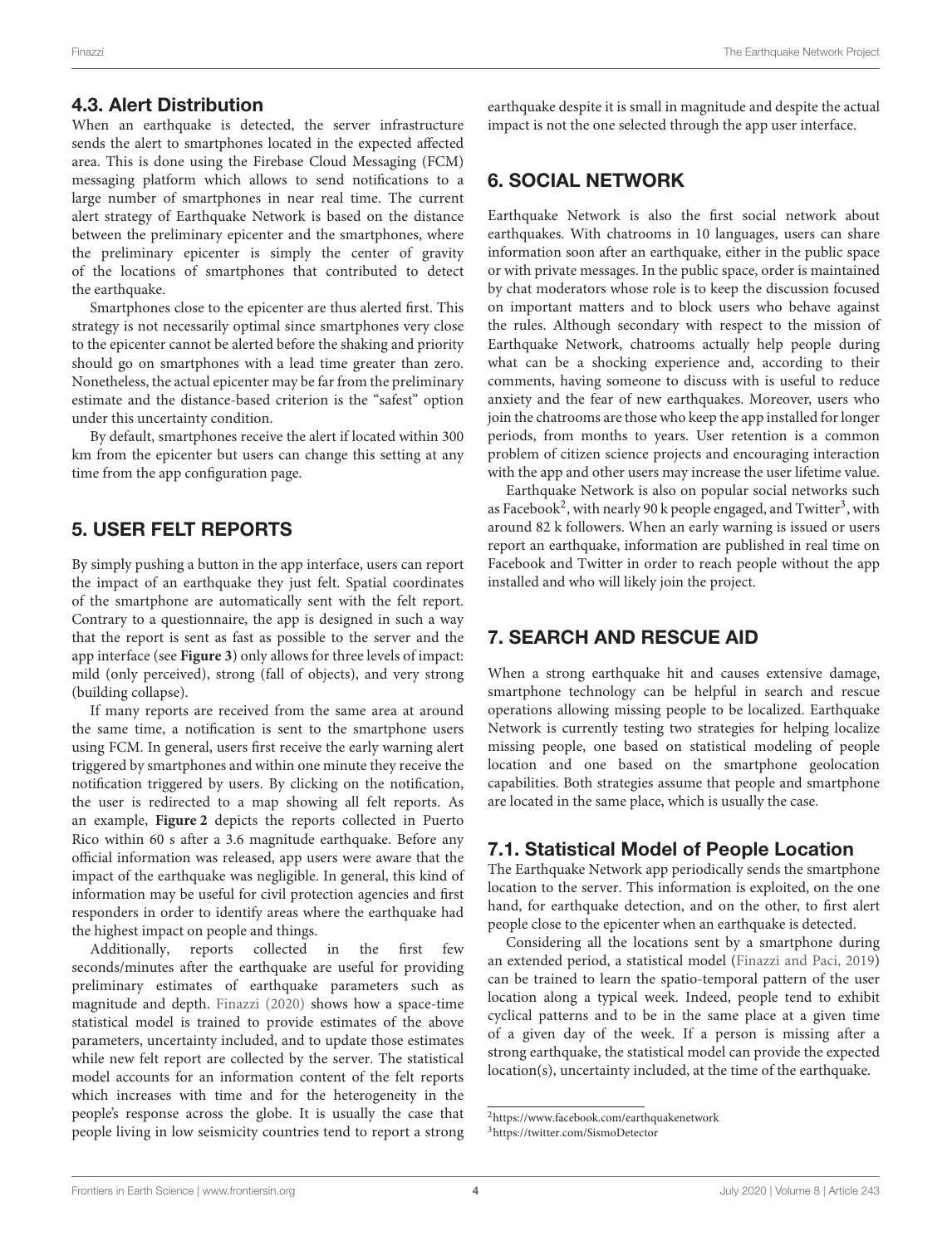

<span id="page-4-1"></span>FIGURE 2 | Felt reports sent by users of the Earthquake Network app after a 3.6 magnitude earthquake in Puerto Rico on 26 January 2020, 01:59:26 UTC (EMSC catalog ID 823242) within 60 s from origin time. Blue star is the earthquake epicenter. Green (mild) and yellow (strong) stars are felt reports localized using smartphone spatial coordinates.

<span id="page-4-0"></span>

| 09:50                                                                                                                                                                  | 09:52                                  |                                                                                                                                                                                                                                          | <b><i>\</i></b> <u>R</u> <sup>446</sup> <i>A</i> 194% |
|------------------------------------------------------------------------------------------------------------------------------------------------------------------------|----------------------------------------|------------------------------------------------------------------------------------------------------------------------------------------------------------------------------------------------------------------------------------------|-------------------------------------------------------|
| <b>Earthquake Network</b><br>$\equiv$                                                                                                                                  | $\mathfrak{S}$<br>$\equiv$             | <b>Earthquake Network</b>                                                                                                                                                                                                                |                                                       |
| <b>SEISMIC NETWORKS</b><br><b>ALERTS</b><br><b>REPORTS</b>                                                                                                             | <b>TSUNAMI</b><br><b>SMIC NETWORKS</b> | <b>TSUNAMI</b><br>CHAT                                                                                                                                                                                                                   | E-MAILS/SMS                                           |
| User reports last 24h                                                                                                                                                  | Send e-mails/SMS                       |                                                                                                                                                                                                                                          |                                                       |
| $\star$ 239 $\star$ 42 $\star$ 2<br>VIEW ON TWITTER<br><b>MAP</b><br>The Google map only shows the last 150 reports.<br>For all reports please click "View on Twitter" | page.                                  | Were you involved in an earthquake? Send<br>an e-mail and/or SMS to your contacts<br>to say you are fine or you need help. The<br>message will include your position. Set<br>the contacts from the app configuration                     |                                                       |
| I felt an earthquake!                                                                                                                                                  |                                        | I'M FINE                                                                                                                                                                                                                                 |                                                       |
| Press the button below to report an<br>earthquake                                                                                                                      | <b>SOS</b>                             | <b>I NEED HELP</b>                                                                                                                                                                                                                       | $ $ sos $ $                                           |
| <b>MILD</b><br>(Only perceived)                                                                                                                                        |                                        |                                                                                                                                                                                                                                          |                                                       |
| <b>STRONG</b>                                                                                                                                                          |                                        | Automatic e-mails/SMS                                                                                                                                                                                                                    |                                                       |
| (Fall of objects)                                                                                                                                                      |                                        | The following message has been sent<br>on 20-02-2020 09:51:33 by e-mail to                                                                                                                                                               |                                                       |
| <b>VERY STRONG</b><br>(Building collapse)<br>Send a message that the other users<br>can read about the earthquake that you<br>reported                                 |                                        | There was an earthquake. I need help, I<br>am located at Università Degli Studi Di<br>Bergamo Ingegneria Ed B, Via<br>Salvecchio, 19, 24129 Bergamo BG,<br>Italy, latitude 45.647 longitude 9.598<br>with an uncertainty of 15.3 meters. |                                                       |
| $\overline{\phantom{0}}$                                                                                                                                               | $\langle$                              |                                                                                                                                                                                                                                          |                                                       |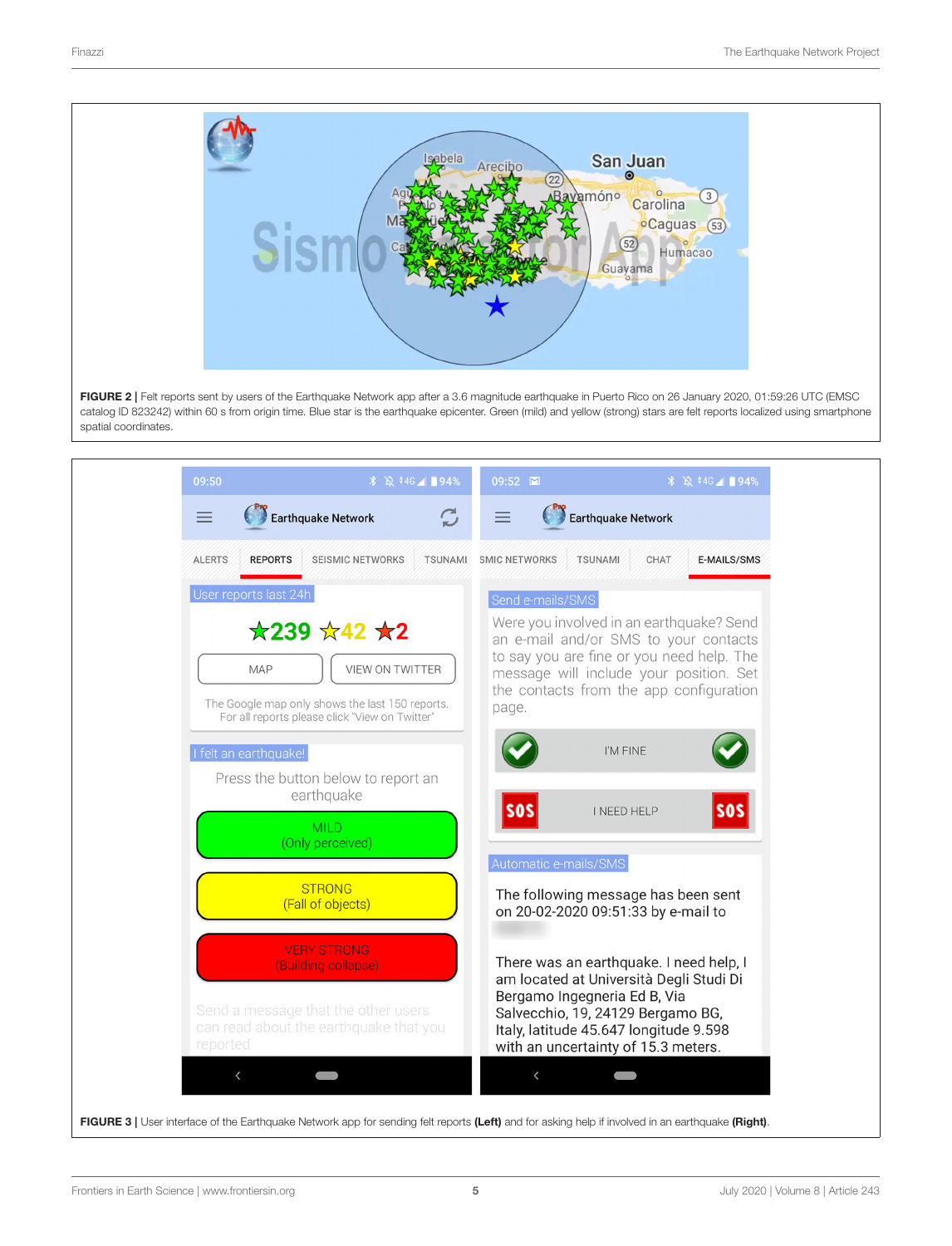#### 7.2. Real Time Geolocation

The second strategy implemented by the Earthquake Network app is to send the smartphone coordinates by e-mail or SMS to a list of trusted contacts when an alert is received. The idea is that, even in the case of catastrophic earthquakes, the alert is received before the shaking starts and the e-mail/SMS is sent before Internet and/or the phone network are compromised. This solution is more appealing since the uncertainty on the user location is usually much lower if compared with the previous strategy. However, it requires the smartphone to be on at the time of the earthquake.

After the e-mail/SMS is sent, users can update their status by sending a "I'm fine" or "I need help" message to the same contacts. This is done by simply pressing a button in the user interface of the app. The right panel of **[Figure 3](#page-4-0)** shows the user interface for sending messages to contacts and an example of message which is sent by pressing the "I need help" button. Users can opt-in and opt-out this service at any time from the app configuration page, where e-mail addresses and phone numbers of the trusted contacts are also set.

### 8. IMPLEMENTATION AND OPERATIONAL COSTS

Assessing the implementation costs of an EEW system developed over more than seven years is not an easy task. Nonetheless, the magnitude of some costs can be provided.

Assuming to know all system specifications, developing an app similar to Earthquake Network (for Android and iOS) costs around 40,000 Euros. Implementing the server architecture (hosted by an Internet provider) for the real time detection and able to handle up to one million active users costs around 50,000 Euros. Operational costs, on the other hand, are relatively small. Assuming that the system is stable and does not need major updates, average operational costs are around 250 Euros/month and no human intervention is needed. Currently, these costs are covered by in-app advertising, meaning that the Earthquake Network project is self-sustainable.

Finally, scaling the EEW system requires around 2,000 Euros per million active users. However, smartphone technology may not be the most efficient option for distributing a real time alert to a very large number of people and this cost is meaningful only up to 10 million users globally.

#### 9. USER PRIVACY

Collecting and handling user locations opens some privacy issues. Despite this information is collected anonymously, the user must have a way to delete all personal data (chat messages included) stored on the server. Earthquake Network is compliant with the General Data Protection Regulation on data protection and privacy in the European Union and the European Economic Area. This means that Earthquake Network has a data protection officer who is responsible for handling and deleting personal data upon user request.

### 10. OPEN PROBLEMS AND CONCLUSIONS

Earthquake Network is widely appreciated in many seismic countries where EEW systems are not available or not yet operational. Despite it releases very preliminary information, it helps to rapidly fulfill the need for information arising among the population soon after an earthquake.

Current main limit of the EEW system implemented by Earthquake Network is that the warning is sent without an accurate information of the earthquake intensity. This means that warnings may also be triggered by mild earthquakes that do not require a warning to be sent. As a consequence, some users may receive the warning but not experiencing any shaking. Although the smartphone is measuring an acceleration, the smartphone acceleration is not easily related to the ground acceleration. Indeed, the smartphone is an object with a relatively small mass that is free to move. Especially during a strong earthquake, the recorded acceleration may be much higher than the ground acceleration. Also, in general, the recorded acceleration may depend on unknown factors such as the object above which the smartphone is located, the floor within the building and so on.

Another intrinsic limit of Earthquake Network is that smartphones are located where people are and the geometry of the network is not necessarily optimized with respect to the known faults. Therefore, it may be useful to integrate the smartphone network data with measurements coming from seismometers.

Thanks to TURNkey<sup>[4](#page-5-0)</sup> and RISE<sup>[5](#page-5-1)</sup> projects financed by the Horizon 2020 programme of the European Commission, Earthquake Network will see improvements both on the real time detection side and on the real time integration of data coming from classing seismic networks. In particular, a statistical approach will be adopted to explore acceleration-free methods for estimating and updating the earthquake intensity/magnitude in near real time, completing the information provided to the population through the Earthquake Network app and through social networks.

### DATA AVAILABILITY STATEMENT

The datasets generated for this study are available on request to the corresponding author.

### AUTHOR CONTRIBUTIONS

The author confirms being the sole contributor of this work and has approved it for publication.

#### FUNDING

Toward more Earthquake-resilient Urban Societies through a Multi-sensor-based Information System enabling Earthquake Forecasting, Early Warning, and Rapid Response actions TURNkey project has received funding from the European

<span id="page-5-0"></span><sup>4</sup><https://earthquake-turnkey.eu>

<span id="page-5-1"></span><sup>5</sup><http://rise-eu.org>